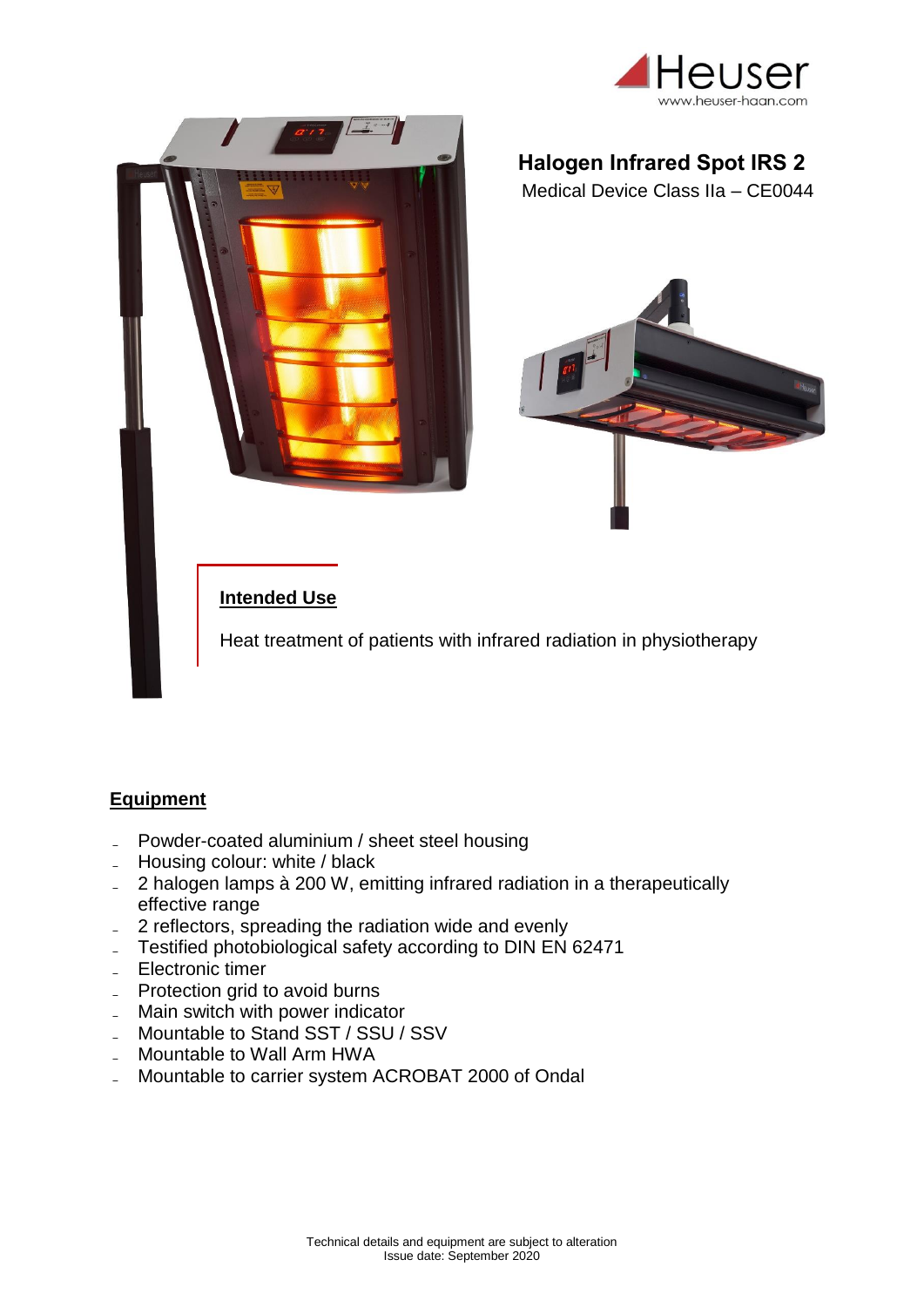

## **Technical Data**

| <b>Device</b><br><b>Article Number</b> | <b>Halogen</b><br>Lamps | <b>Heating</b><br><b>Capacity</b><br>(W) | <b>Nominal</b><br><b>Voltage</b><br>(1) | <b>Outer Dimensions</b><br>(mm)<br>$L \times W \times H$ |
|----------------------------------------|-------------------------|------------------------------------------|-----------------------------------------|----------------------------------------------------------|
| IRS <sub>2</sub><br>0077.010           |                         | 400                                      | 230                                     | 555 x 365 x 145                                          |

All dimensions are given in SI units.

The Halogen Infrared Spot IRS 2 is mountable to the following carrier systems:

| <b>Carrier System</b> | <b>Manufacturer</b>               |  |
|-----------------------|-----------------------------------|--|
| Stand SST / SSU / SSV | Heuser Apparatebau GmbH           |  |
| Wall Arm HWA          | Heuser Apparatebau GmbH           |  |
| AC2000                | <b>Ondal Medical Systems GmbH</b> |  |